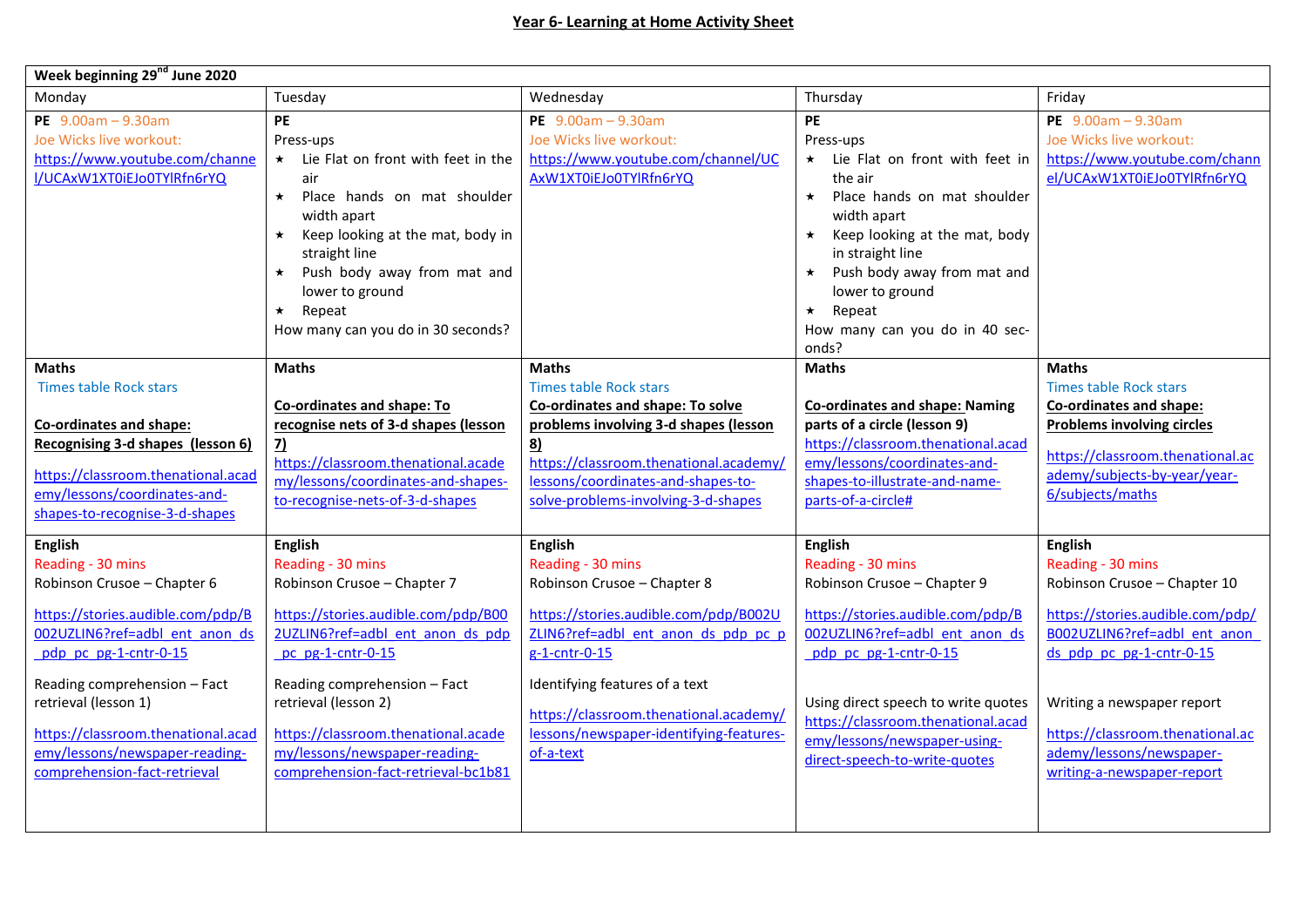| <b>PSHE</b><br>Do you want to be a hero?<br>https://classroom.thenational.acad<br>emy/lessons/do-you-want-to-be-a-                                                                                                                                                                                                                                                                                                                                                                                                                                                                                                                                                                                                                                                                                                                                                                                       | Music<br>Identify pulse and rhythm in music<br>https://classroom.thenational.acade                                                                                                                                                                                                                                                                                                                                                                                                                                                                                                                                     | <b>Music</b><br><b>Exploring emotions in music</b><br>https://classroom.thenational.academy/                                                                                                                                                                                                                                                                                                                                                                                                                 | French<br>https://classroom.thenational.acad<br>emy/lessons/understanding-a-<br>conversation-in-a-cafe                                                                                                                                                                                                                                                                                                                                  | French<br>https://classroom.thenational.ac<br>ademy/lessons/taking-part-in-a-<br>conversation-in-a-cafe |
|----------------------------------------------------------------------------------------------------------------------------------------------------------------------------------------------------------------------------------------------------------------------------------------------------------------------------------------------------------------------------------------------------------------------------------------------------------------------------------------------------------------------------------------------------------------------------------------------------------------------------------------------------------------------------------------------------------------------------------------------------------------------------------------------------------------------------------------------------------------------------------------------------------|------------------------------------------------------------------------------------------------------------------------------------------------------------------------------------------------------------------------------------------------------------------------------------------------------------------------------------------------------------------------------------------------------------------------------------------------------------------------------------------------------------------------------------------------------------------------------------------------------------------------|--------------------------------------------------------------------------------------------------------------------------------------------------------------------------------------------------------------------------------------------------------------------------------------------------------------------------------------------------------------------------------------------------------------------------------------------------------------------------------------------------------------|-----------------------------------------------------------------------------------------------------------------------------------------------------------------------------------------------------------------------------------------------------------------------------------------------------------------------------------------------------------------------------------------------------------------------------------------|---------------------------------------------------------------------------------------------------------|
| hero-Occf91                                                                                                                                                                                                                                                                                                                                                                                                                                                                                                                                                                                                                                                                                                                                                                                                                                                                                              | my/lessons/to-identify-pulse-and-<br>rhythm-in-music-d2b328                                                                                                                                                                                                                                                                                                                                                                                                                                                                                                                                                            | lessons/exploring-emotions-in-music-<br>7353de                                                                                                                                                                                                                                                                                                                                                                                                                                                               |                                                                                                                                                                                                                                                                                                                                                                                                                                         |                                                                                                         |
| <b>Science</b><br>The importance of diet<br>Scientists are continually finding<br>out about what we need to eat.<br>Many years ago in France, children<br>from poorer families were dying<br>much younger than those from<br>wealthier families. Can you decide<br>why this is? What information<br>would you need? Explain that<br>wealthy families could afford<br>bread and butter and milk, but<br>poorer families only had potatoes<br>and gravy from the little bit of<br>meat they had. The potatoes did<br>contain some vitamin C, just as the<br>sailors needed, but the bread and<br>butter didn't. What did the milk<br>contain that the wealthy children<br>did benefit from? (Calcium for<br>teeth and bones.) What<br>combination of foods would you<br>suggest to ensure children had<br>adequate vitamin C in their diets?<br>What is vitamin C for?<br>Task: Research what vitamin C is | <b>Science</b><br>In Britain in the early 20th century<br>the diet of many people was very<br>bad, especially among the poor.<br>Foods that we consider normal today<br>such as milk and fresh fruit were not<br>commonly eaten. As a result, many<br>people, especially children, suffered<br>from malnutrition. They didn't grow<br>enough, were underweight and had<br>weak bones.<br>In the 1930s a scientist called John<br>Boyd Orr led an experiment to look at<br>how he could help these children.<br>Task: Research John Boyd Orr and his<br>findings. Write a newspaper article<br>explaining his findings. | <b>Science</b><br>John Boyd Orr measured how children's<br>height and weight had changed over the<br>years. Look at the data showing his find-<br>ings.<br>1. Plot these results as a line graph.<br>2. Which group grew taller the most<br>each year?<br>3. Which group increased in weight the<br>most each year?<br>4. On which age group did you see the<br>biggest effect on height?<br>5. Were there any results that didn't<br>match the pattern?<br>6. Why was one group not given food<br>and milk? | <b>Science</b><br>John Boyd Orr wanted the govern-<br>ment to give all schoolchildren a<br>bottle of milk every day at school<br>because he believed it would help<br>them to be healthier. Imagine you<br>are John Boyd Orr in the 1930s.<br>Write a letter to Neville Chamber-<br>lain, the Prime Minister. Describe<br>what you want to do. Explain<br>using evidence from the experi-<br>ment why you think this is a good<br>idea. | <b>Science</b><br>Complete science assessment on<br>Animals including humans.                           |